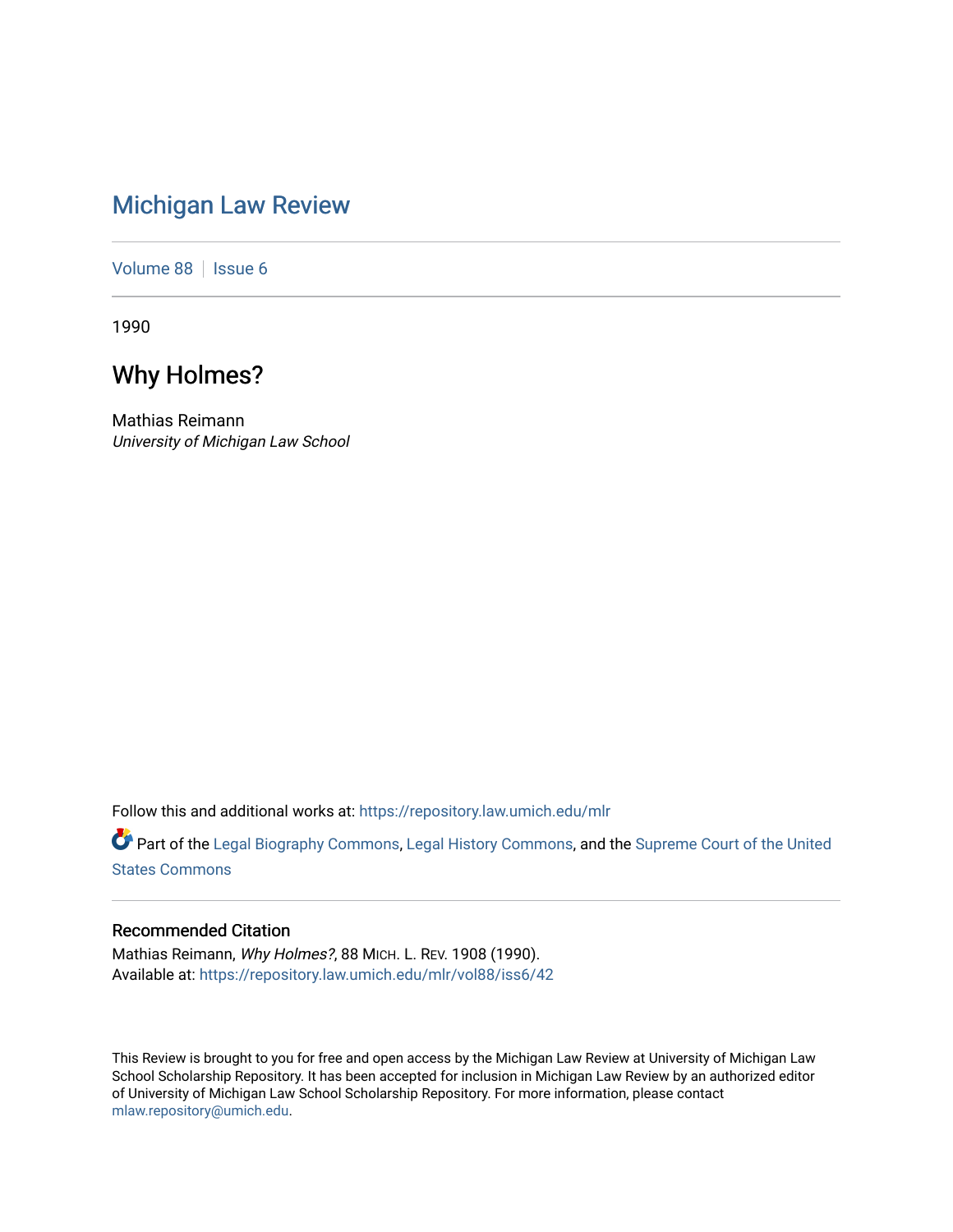### **WHY HOLMES?**

#### *Mathias Reimann\**

HONORABLE JUSTICE: THE LIFE OF OLIVER WENDELL HOLMES. By *Sheldon M. Novick.* Boston: Little, Brown. 1989. Pp. xxi, 519. \$24.95.

More than half a century after his death, the interest in Oliver Wendell Holmes is unabated. With over a dozen books and more than a hundred articles and essays published about his person, life, ideas, and writings, it seems almost impossible to say anything new. Yet Holmes has proved to be an inexhaustible subject, and no end to the flood of writings about him is in sight.<sup>1</sup>

*Honorable Justice* is an important book about Holmes despite all this competition because it is the first full-fledged biography of Holmes to be completed.2 While fictitious and anecdotal accounts were published early on,3 several authors failed in their attempts to complete a reliable, comprehensive biography. Felix Frankfurter's and Grant Gilmore's efforts never got near the publication stage,<sup>4</sup> and Mark DeWolfe Howe's masterful work remains unfinished.<sup>5</sup> Thus Sheldon Novick6 is the first to tell the Holmes story on the basis of careful research, from the cradle to the grave.

The lack of a complete biography may seem surprising in light of the long list of publications about Holmes, but it is no accident. The very reasons for the abundance of Holmes literature also explain the erstwhile lack of a scholarly biography: the length and diversity of his

2. A competitor is now G. AICHELE, OLIVER WENDELL HOLMES, JR. (1989).

3. *See* s. BENT, JUSTICE OLIVER WENDELL HOLMES (1932); c. DRINKER BOWEN, YAN· KEE FROM OLYMPUS: JUSTICE HOLMES AND HIS FAMILY (1944).

4. Novick describes their failures at pp. xvi-xvii.

5. M. DEWOLFE HOWE, JUSTICE OLIVER WENDELL HOLMES: THE SHAPING YEARS 1841· 1870 (1957) [hereinafter THE SHAPING YEARS]; M. DEWOLFE HOWE, JUSTICE OLIVER WEN· DELL HOLMES: THE PROVING YEARS 1870-1882 (1963).

6. Novick is an attorney who has worked in private practice as well as for the federal government. He worked on *Honorable Justice* while a scholar in residence at the University of Vermont Law School. He has written two nonlegal books, as well as a book on environmental protection.

<sup>•</sup> Associate Professor of Law, University of Michigan. Dr. Iur. 1982, University of Freiburg; LL.M. 1983, University of Michigan. - Ed.

<sup>1.</sup> For a bibliography, see pp. 386-400; *see also* H. SHRIVER, WHAT JU5TICE HOLMES WROTE AND WHAT HAS BEEN WRITTEN ABOUT HIM (1978). Even since Novick's *Honorable Justice* went to press, new writings about Holmes have been published. *See, e.g.*, J. COHEN, CoNGRESS SHALL MAKE No LAW: OLIVER WENDELL HOLMES, THE FIRST AMENDMENT, AND JUDJCIAL DECJSJON MAKING (1989); Grey, *Holmes and Legal Pragmatism,* 41 STAN. L. REv. 787 (1989). A volume of new essays on Holmes is forthcoming at Stanford University Press with Robert Gordon as editor.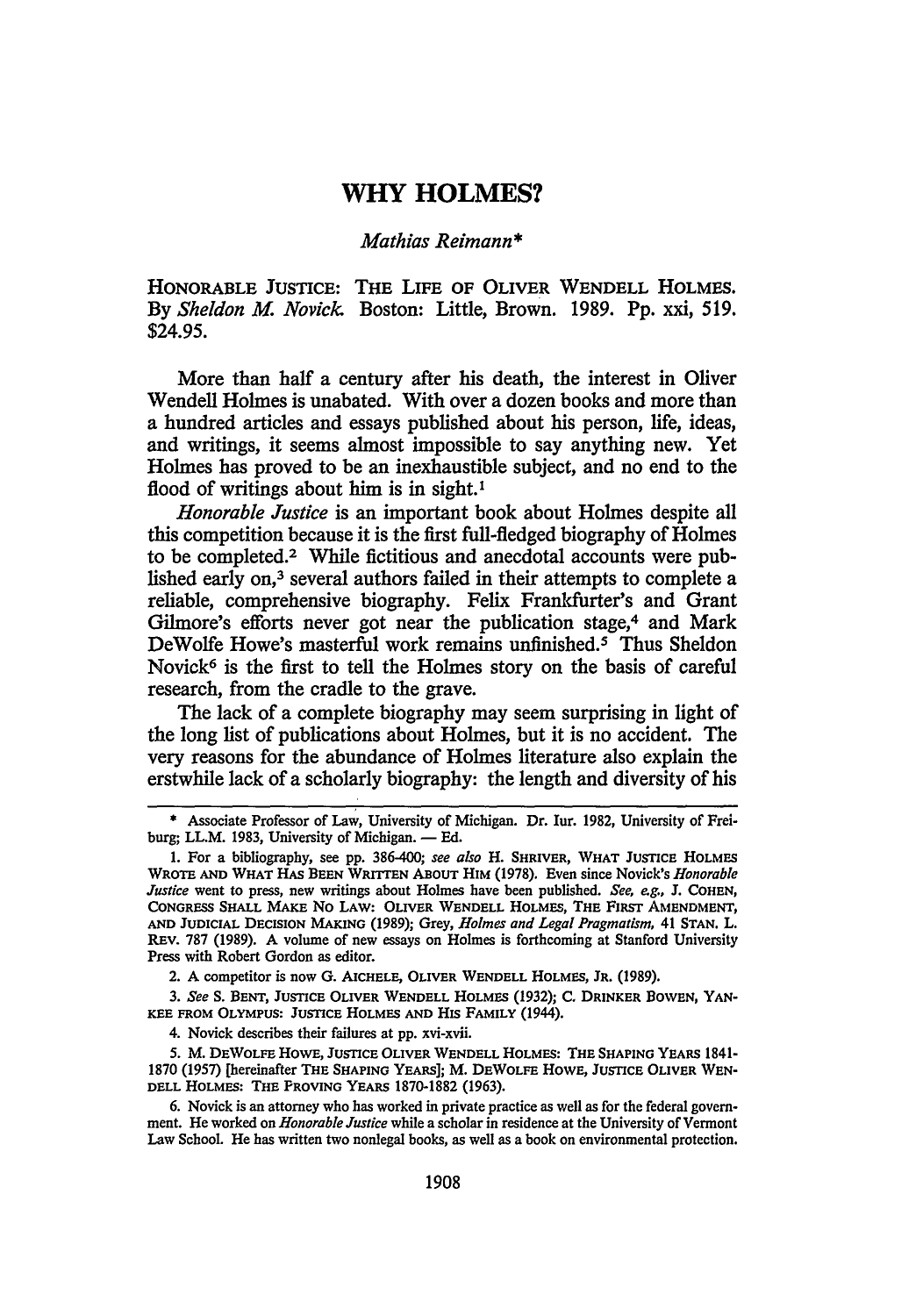life and the complexity of his thought are fertile fields for studies of individual aspects of Holmes' persona, but they also make a survey of the whole terrain a daunting challenge.

#### I. BIOGRAPHY AS CHRONOLOGY

How could Sheldon Novick succeed at a task that scholars of much greater distinction have failed to master? Aside from greater endurance, a better starting position, and more luck, $<sup>7</sup>$  the answer is</sup> mainly that Novick aims lower than his predecessors. He pursues a more limited plan, and he carries it out with modesty.

Novick's plan is limited because *Honorable Justice* is not an intellectual biography. Novick makes clear at the outset that he does not attempt a grand synthesis of Holmes' life and thought (pp. xvii-xviii). This made his task infinitely easier than the one Frankfurter and Gilmore envisaged and that Howe partially accomplished. The book does not focus on Holmes' legal philosophy, leaving untouched questions of its origins, connections with contemporary trends, significance, or weaknesses. The various influences on Holmes' thought are mentioned only in passing, and milestones of his intellectual career are presented briefly and without depth or originality. For example, Novick discusses *The Common Law* in fewer than seven pages (pp. 148-49, 152-53, 157-60), *The Path of the Law* in one (pp. 223-24), and Holmes' first amendment opinions in about six (pp. 326-32). Thus *Honorable Justice* is no competition for Howe's study, which delves deeply into the background of Holmes' ideas and shows with great insight how his work fit into the intellectual climate of his era. This is not necessarily a flaw in Novick's biography. Unlike his personal life, Holmes' ideas have been thoroughly explored throughout the decades, and a final account, or a search for overall consensus, may well be pointless.

Instead, Novick has endeavored to write a personal biography, "the story of Holmes' life as a man" (p. xviii). Even in the pursuit of this more limited goal, $8$  however, Novick's ambition  $-$  and accordingly his accomplishment  $-$  is modest. To a personal biographer, Holmes presents two major challenges. The vast amounts of material documenting a life that spanned several eras of American history must be reviewed and summarized. And the multitude of facts must be filled with meaning so that Holmes' greatness, or at least his fame, can

<sup>7.</sup> Frankfurter abandoned the project after his appointment to the Supreme Court, Howe died before completing his work, and Gilmore died before he could even begin to write his intended Holmes biography. Novick acknowledges that he benefited greatly from and builds on the work of these predecessors. Pp. xvii, xix, 383.

<sup>8.</sup> To say that Novick's goal is more limited is not to belittle the difficulty of writing a personal biography of Holmes. But writing the story of Holmes' life is still a more limited task than drawing a full portrait of the man as an intellectual.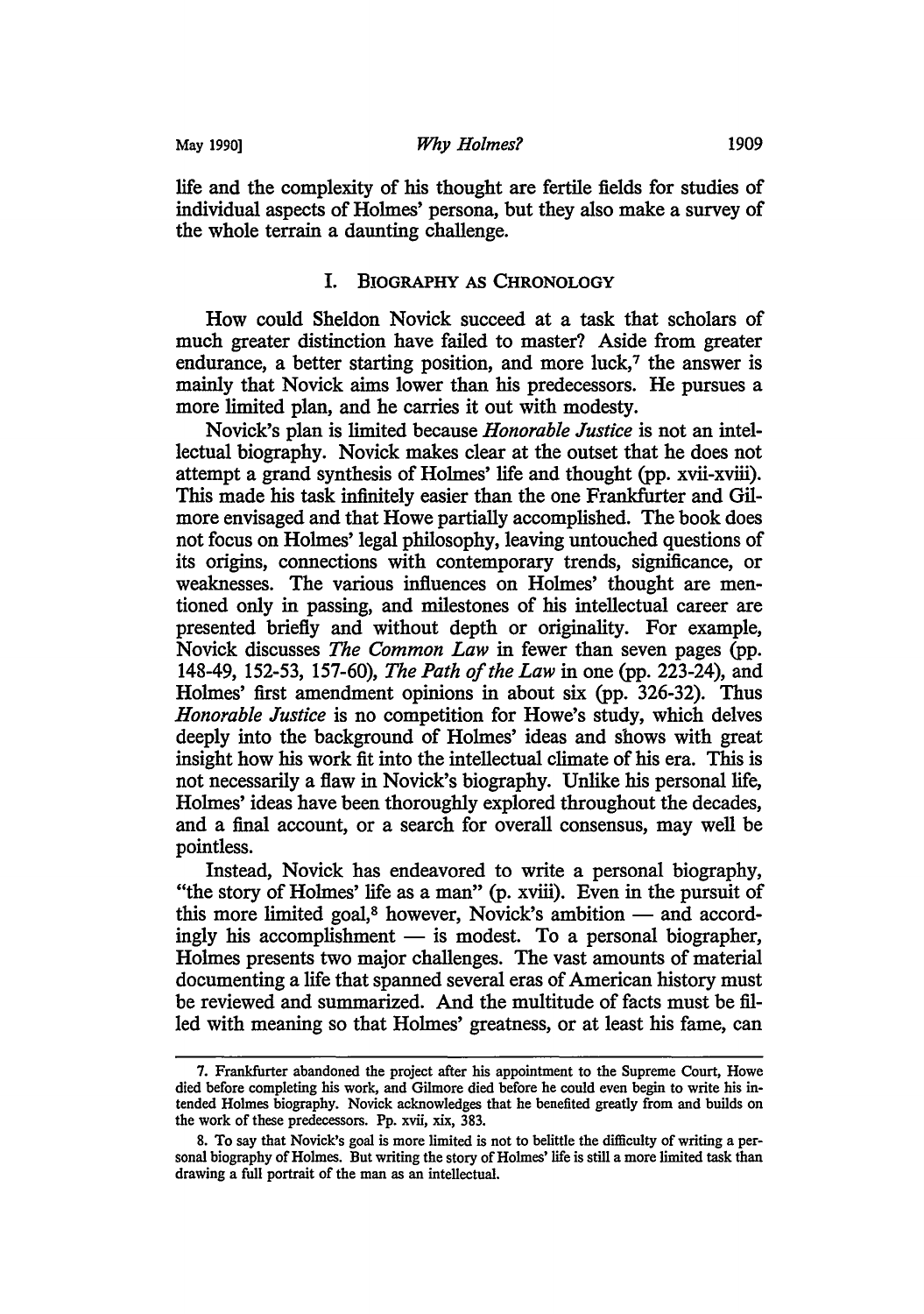be understood. Novick meets the first of these challenges, but fails to take on the second.

Novick has reviewed, and now summarizes, formidable quantities of records concerning Holmes' life and career. He draws heavily on primary sources — letters, diaries, contemporary accounts, memoirs, and public records.<sup>9</sup> He refrains from speculation and marks any conjectures as such. In doing so, he manages to present a detailed, reliable, and well-documented account. *Honorable Justice* traces Holmes' life from his New England boyhood under the dominating influence of his father through his college years at Harvard and on to his experience as a Union soldier in the Civil War. It then shows him as a law student, as a young practitioner and beginning scholar, briefly as a Harvard law professor, and at greater length as a common law judge on the Massachusetts Supreme Judicial Court. And it finally presents him as "The Master of his Art" (p. 239) on the U.S. Supreme Court. Throughout all these years, we see Holmes in many roles and often through his own eyes  $-$  as the son of the "Autocrat of the Breakfast-Table"10 and the husband of his eccentric wife, as an officer in the famous Twentieth Massachusetts Regiment and a friend of great contemporaries, as a lawyer at the Boston bar and the author of essays on legal history, as a traveler to England and a speaker at festive occasions. The reader shares his defeats as well as his triumphs, his petty concerns as well as his great ambitions.

To the Holmes novice, most of this is interesting; to the Holmes aficionado, at least some of it is new. Many aspects of Holmes' life, such his work as a common law judge (pp. 169-75, 183-85, 231-32), his friendship with Teddy Roosevelt (pp. 235-36, 261-63, 270-72, 277-78, 288, 290-91), and his relationship with his Supreme Court contemporaries (pp. 241-376), are better illuminated than before. Perhaps the most intriguing novelty is the revelation of Holmes as a womanizer. Holmes' flirtations and popularity with the other sex have long been known, but knowledge of his particular affairs is new. Novick shows that Holmes was seriously enamored for many years with Lady Castletown, a married English noblewoman, and probably with other English ladies as well. While the reader with a prurient interest in detail will remain unsatisfied, it is clear that Holmes' relationships were not always platonic. His extramarital adventures make some of his trips to England appear in a new light, and not merely as journeys to the birthplace of the common law, as is generally believed; they were inspired less by thirst for legal knowledge than by hunger for erotic adventure (pp. 188-90, 208-19, 226-27, 233-34).

<sup>9.</sup> For a bibliography, see pp. 406-07.

<sup>10.</sup> Holmes' father, Dr. Oliver Wendell Holmes, became famous as the author of a series of essays published under the title of "The Autocrat of the Breakfast-Table" in *The Atlantic Monthly. See* p. 19.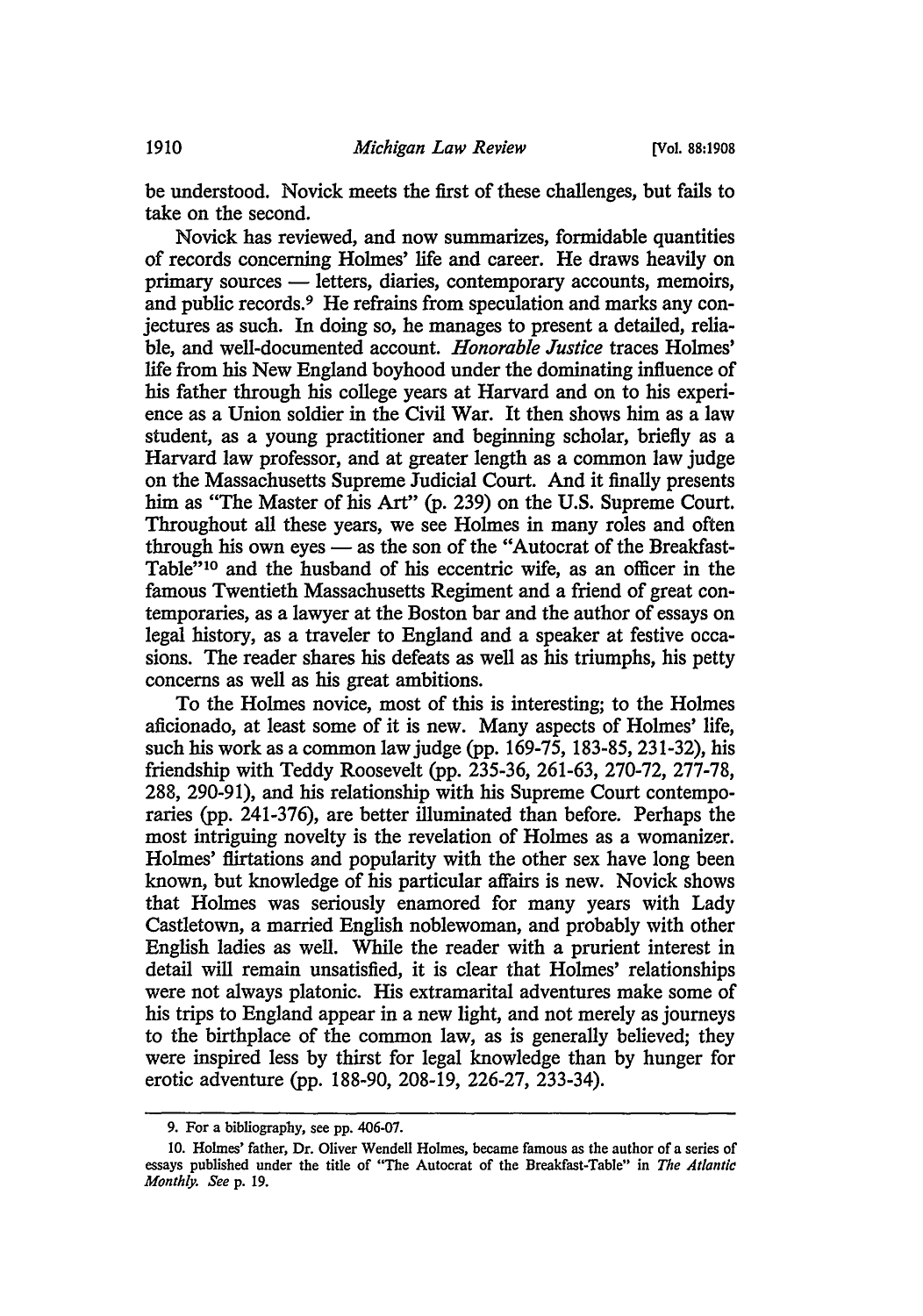But while Novick presents a rich account of the facts of Holmes' life, he seems to lack the ambition to go beyond that. He is content with presenting these facts to the reader as pure information without interpretation. The organization of the book illustrates this vividly. *Honorable Justice* clings to a rigid chronological construction from which there are few deviations. Events are strung together in piecemeal fashion according to their sequence in time, regardless of their internal connection or their relative importance. On one page, for example, Novick describes Holmes' friend John Gray courting one Minny Temple, mentions the Holmes family's search for a new house in Boston, writes about Holmes' flirtations with said Minny Temple. suddenly turns to Holmes' work and concern about his health, and finally discusses Holmes' correspondence with Leslie Stephen (p. 120). Novick then returns to related matters throughout the next 200 pages whenever they come up in Holmes' life. As a result, reading the narrative is frequently exhausting and dull because the reader must shift her attention quickly and often to follow the staccato of topics. In the end, the reader is left with the suspicion that she cannot see the forest for the trees. <sup>11</sup>

These flaws are at first glance merely stylistic; nevertheless, they indicate a much more serious shortcoming of the book. Apparently, Novick sticks to his rigidly chronological order because he has no other criteria for organizing the facts. He is wonderful at collecting facts, but is ultimately left adrift because he fails to connect and group them thematically in a way that could give these facts meaning. *Honorable Justice* rarely suggests to the reader what significance certain events or experiences had for Holmes. For example, Novick describes the authoritarian character of the elder Holmes (pp. 10, 14), but does little to explain how this affected young Wendell. He deals at length with Holmes' Civil War experience (pp. 34-89), but he does not explain why this should matter. He refers to Holmes' ambition (pp. 163- 66), but does not show what it meant and how it drove him.

In a personal biography, restraint of interpretation is, to a certain extent, a virtue, because it leaves the reader room for her own views. But a biography must let the reader discern in the multitude of facts the grand. themes of a life. *Honorable Justice* makes no such effort. Whatever the grand themes in Holmes' life were  $-$  war and law, doubt and faith, ambition and detachment,<sup>12</sup> to name just a few possibilities — Novick does not show any of them at work. Without unifying themes, the thousand parts of the great mosaic of a life form no

<sup>11.</sup> This feeling is aggravated by Novick's often awkward selection of facts. For example, it would be important to report how widely Holmes read (such as German and French works, often in their original language), but Novick barely mentions it. On the other hand, we learn the details of the dinner menu on his father's seventieth birthday. Pp. 156-57.

<sup>12.</sup> *See infra* Part III.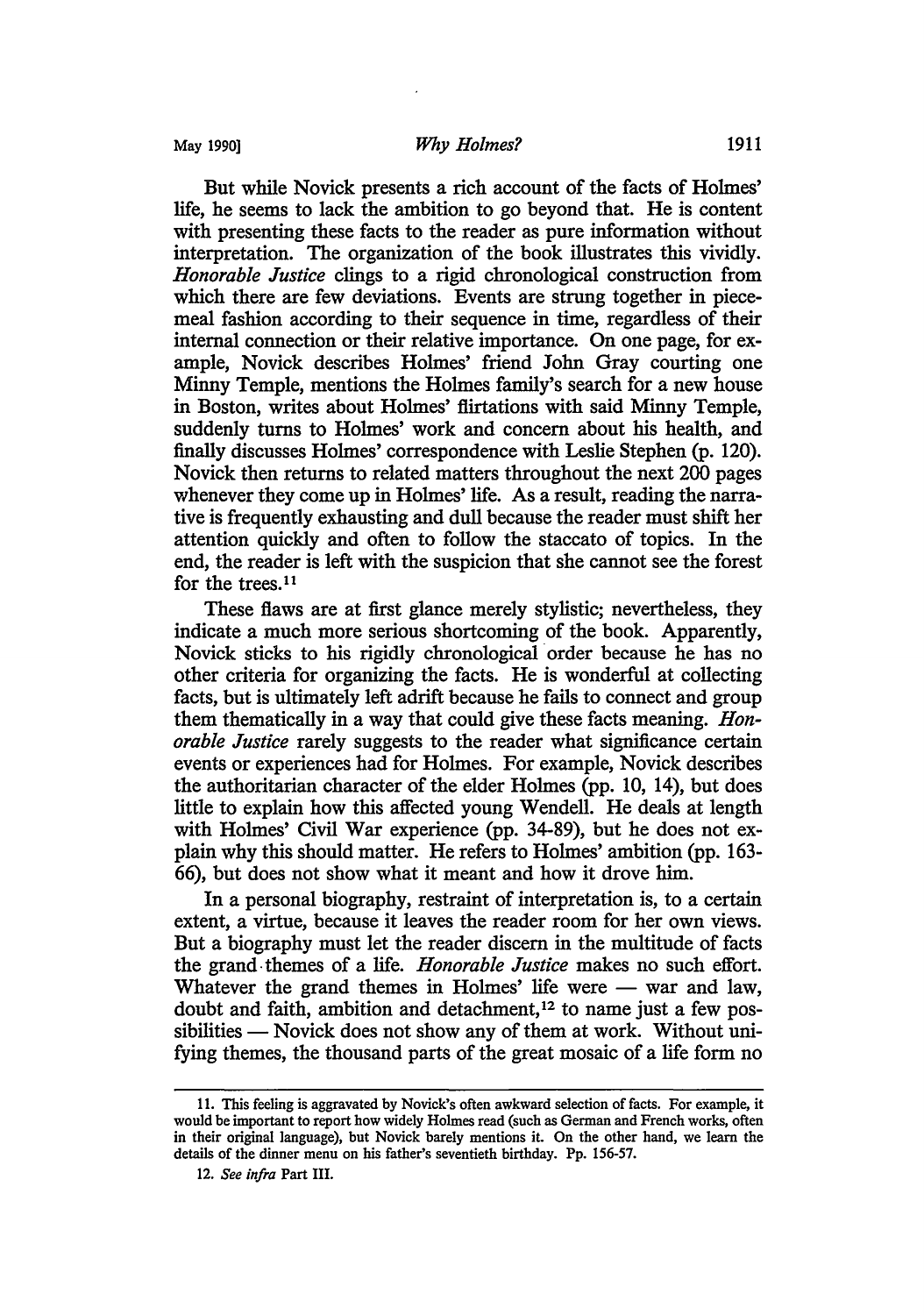contours. Thus, a picture of Holmes as a man and as a lawyer does not emerge from Novick's book.

Without such a picture, *Honorable Justice* fails to accomplish the ultimate goal of a personal biography  $-$  to let the reader understand what made its protagonist a great, or at any event an extraordinary, person. Novick himself introduces Holmes as "one of the best-known and most honored Americans in this country's history" (p. xv), but he presents ohly a man who led a long and diverse life and who did a lot of unrelated things rather well. After reading 400 pages and learning only the facts, the reader is still left with her original question: Why Holmes?

The remainder of this review attempts to answer this central question by examining Holmes' roles both as hero of the legal profession and as idol of a broader public. In doing so, it aims to offer an interpretive context from which Novick's treasure trove of historical data might gain greater meaning.

#### II. THE HERO OF AMERICAN LEGAL CULTURE

Every culture has its heroes, men or women who personify its idealized image and who seem larger than life. The automobile industry has Henry Ford; jazz, Louis Armstrong; Hollywood, Marilyn Monroe; and baseball, Babe Ruth. American law has Oliver Wendell Holmes. Others may have been more successful attorneys, more thorough scholars, or more responsible judges, but as a symbol of the American legal culture, Holmes stands alone. What was it that made Holmes, rather than Marshall, Story, Cardozo, Brandeis, or Llewellyn, the virtual personification of American law? I believe Holmes became the favorite of the legal culture for two major reasons: he was uniquely qualified as a hero by an unmatched combination of powerful credentials, and he used these credentials to glorify the legal profession with unprecedented eloquence and credibility.

His many credentials become visible as soon as the facts of his life are organized. They include background and education, personal experience and professional record, beliefs and talents, character, appearance, and longevity. The list of Holmes' credentials is long and almost perfect; unfortunately, Novick fails to assemble these credentials into the contours of a portrait.

His personal background was that of a social aristocrat. The Holmeses were a respected and influential Boston family. Coming from old New England stock of ministers, soldiers, and judges, his father was a well-known doctor and famous writer (pp. 3-8, 18-20). This background endowed Holmes with social prestige and made him confident that he was destined for great intellectual accomplishment.

His education left nothing to be desired by the standards of the time. He went to Harvard College and Law School and later benefited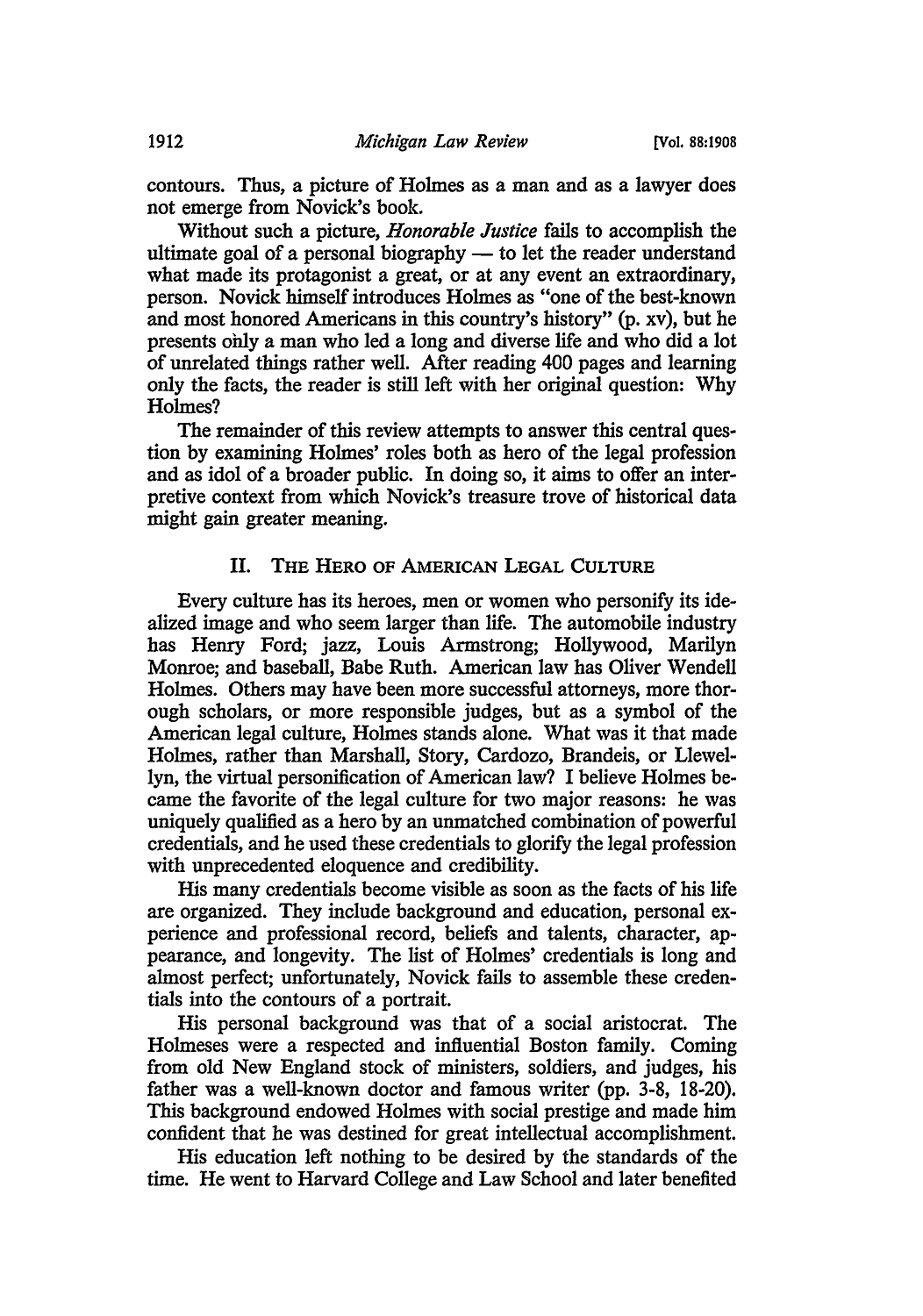from and contributed to Harvard's growing reputation. The Boston of his youth was America's intellectual center, a place where Emerson, Louis Agassiz, the Jameses, and Henry and Brooks Adams were his company, and where Melville and Hawthorne lived close by (pp. 13, 20-28, 101-02). Holmes was versed in literature, philosophy, history, and science, and he traveled to Europe to breathe the air of its old culture and to learn about its new ideas (pp. 103-13). But Holmes was not a bookish weakling. He experienced the harsher side of life in the battles of the Civil War, where he served with distinction. He fought fearlessly (and on the victorious side), survived two near-mortal wounds and returned a hero (pp. 43-89). In later years, his many comparisons between war and law were rife with implicit references to his own adventures and underscored by his recognized valor.

His record as a lawyer was equally distinguished. He was a serious scholar of legal history, a talented attorney in a respected Boston law office, the famous author of one of the greatest books on jurisprudence, a Harvard law professor, a capable common law judge, and the most influential Supreme Court Justice of his time. As a result, Holmes enjoyed the respect of virtually every segment of the legal profession.

Holmes' ideas and beliefs reflected the great intellectual trends of his era. He combined the ideas of Darwin, Malthus, Spencer, and Mill, and partook in the development of modern pragmatism.13 Living in a time of great epistemological reorientation, he praised modern science but professed belief in man's need for traditional, ethical ideals.14 From all these ingredients, he brewed a personal and legal philosophy that appealed to many of his contemporaries, even where it seemed at first novel or shocking.

Holmes had the talent to present his ideas in a powerful and attractive manner. He was eloquent, and skillfully embellished his ideas with references to literature, science, and the arts. He drew on the imagery of war and scientific expedition and thus linked the law to the heroes of his time, the soldier and the arctic explorer. And he had the ability to convey ideas concisely, vividly, and poignantly, often articulating with blinding clarity what many others vaguely felt.

His character was straightforward. He was controversial but never gave reason to doubt his honesty. He cautiously avoided the traps into which many public figures have fallen. He never took sides with a political faction, kept his financial record clean, obeyed the law, and avoided social scandals. <sup>15</sup>

<sup>13.</sup> *See* Grey, *supra* note 1.

<sup>14.</sup> See, for example, the famous final paragraph of *The Path of the Law,* in O.W. HOLMES, CoLLECTED LEGAL PAPERS 200-02 (1920) [hereinafter PAPERS], and *The Bar as a Profession,* in id. at 158·59.

<sup>15.</sup> Holmes was careful not to break the law even in trivial matters. *See* p. 174. He even conducted his extramarital affairs in safely distant England. *See supra* Part I.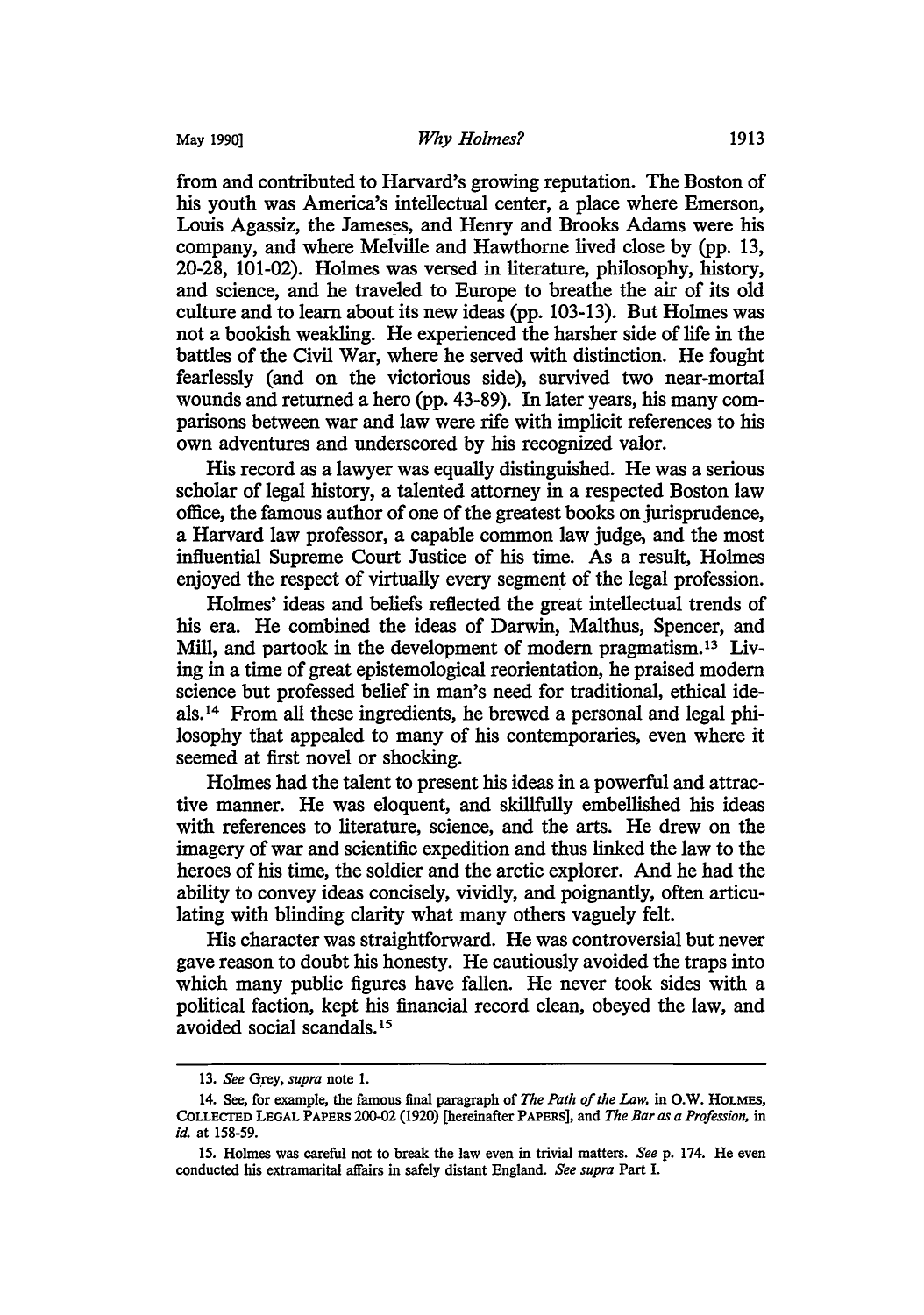Personally, Holmes was handsome and charming. He maintained his tall and proudly erect stature well into old age, and his full hair and broad mustache gave him an even greater air of dignity when they turned white. His clear, gray eyes never lost their alertness. And he was, by all accounts, a brilliant conversationalist, chatting with ease and wit, and always full of anecdotes and apergus.

Finally, Holmes led an unusually long and rich life. He fought for Abraham Lincoln and advised Franklin D. Roosevelt (p. 376). In his youth, a trip from coast to coast was by stagecoach; in his old age, transcontinental air travel was commonplace. He ascended to the U.S. Supreme Court almost at retirement age and after more than two decades on the Massachusetts bench, but he still served under four U.S. Chief Justices. 16 As he grew older, Holmes spoke increasingly with the authority of age and with an aura of time-honored wisdom.

With this diversity and wealth of credentials, Holmes was especially attractive to an unusually broad spectrum within the legal profession. He appealed to people with all kinds of backgrounds and preferences - social and intellectual aristocrats and Civil War veterans, positivists and idealists, the philosophically ambitious and the practically minded, traditionalists and innovators. And he had something to say to all branches of the profession  $-$  scholars, teachers, attorneys, judges, and even to students. <sup>17</sup>

And yet, this array of qualifications was only a necessary, but not a sufficient condition, for his becoming a hero of American legal culture. Had he been a silent, introverted, and modest man, even with his impressive credentials he may have been overlooked, or quickly forgotten. Holmes, however, took great care not to let that happen. He constantly employed all his credentials to celebrate the law and the legal profession, and, with them, himself. Throughout his career, Holmes glorified in his speeches and writings the law in general and the common law in particular. He elevated the law from a mere set of technical rules to a "great anthropological document," 18 incorporating the precious heritage of the past and the awesome challenge of the future into a "magic mirror" reflecting human life.<sup>19</sup> To master its difficulty required, like war, utmost heroic courage and strength, but it also promised, like victory, great glory.20

<sup>16.</sup> Holmes served under Chief Justices Fuller, White, Taft, and Hughes.

<sup>17.</sup> Holmes spoke regularly before law school faculty, at bar association meetings and dinners, and to student bodies. *See* O.W. HOLMES, PAPERS, *supra* note 14; O.W. HOLMES, SPEECHES (1913) [hereinafter SPEECHES].

<sup>18.</sup> O.W. HOLMES, *Law in Science and Science in Law,* in PAPERS, *supra* note 14, at 210, 212.

<sup>19.</sup> O.W. HOLMES, *The Law,* in PAPERS, *supra* note 14, at 25, 26.

<sup>20.</sup> O.W. HOLMES, *The Profession of the Law*, in PAPERS, *supra* note 14, at 29, 32; *see also* O.W. HOLMES, *Brown University Commencement 1897,* in PAPERS, *supra* note 14, at 164 (comparing the lawyer to the arctic explorer).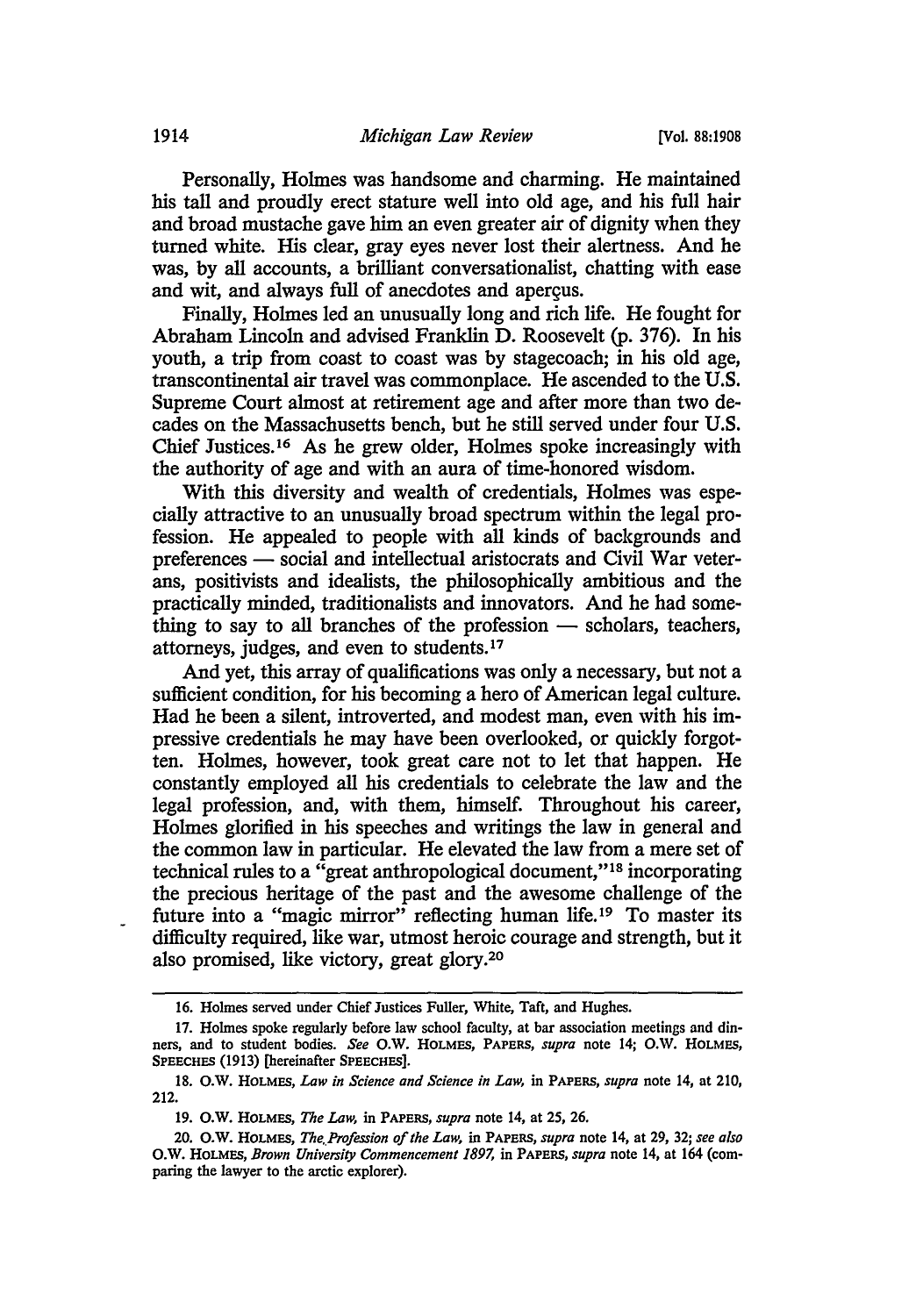Holmes' immense popularity as a speaker at bar dinners and law school celebrations illustrates how much lawyers liked to hear what he said. They liked to hear it because it fulfilled one of their greatest needs. In the postbellum period and with the rise of modem capitalist enterprises, the leaders of the legal profession came to power and wealth. But they still lacked the academic standing and the social dignity of the established humanities and new sciences. Law was still considered more a trade than an art or science, and large parts of the legal profession consequently suffered from a complex of intellectual inferiority.21 Holmes helped them to overcome it. He assured them that law was not only an art and a science, but a great calling. He maintained that "of all secular professions" legal practice "has the highest standards."<sup>22</sup> He portrayed the profession as intellectually equal or superior to other disciplines, and as practically more important than most.<sup>23</sup>

Of course, many others said similar things, but Holmes said them with peerless eloquence, complete conviction, and  $-$  because of his outstanding credentials - with unrivaled credibility. After all, he was living proof that a jurist could be a commanding and sweeping thinker. Thus, he succeeded in making the legal profession believe what it wanted to believe, but what many (including, once upon a time, he himself) had doubted  $-$  "that a man may live greatly in the law . . . . "24

Today, the legal profession has perhaps more self-confidence than is desirable, and less need to be assured of its intellectual status. Nevertheless, lawyers have continued to like to listen to Holmes. That is understandable because we all like to hear that we are part of a socially important, intellectually dignified, and at times even glorious profession. Like no other American lawyer, Holmes gave the legal culture an opportunity to feel good about itself.<sup>25</sup>

In recognition of his long list of qualities, and in return for his service as a panegyrist of the profession, the legal culture recognized

<sup>21.</sup> Holmes' ubiquitous assurances in his talks and writing of this period that law is a science attest more to the legal community's widespread self-doubt rather than to any generally shared belief in the law's intellectual equality with other academic disciplines.

<sup>22.</sup> O.W. HOLMES, *The Law,* in PAPERS, *supra* note 14, at 25.

<sup>23.</sup> O.W. HOLMES, *The Profession of the Law,* in PAPERS, *supra* note 14, at 29; *see also* O.W. HOLMES, *The Use of Law Schools,* in PAPERS, *supra* note 14, at 35, 38-39

<sup>24.</sup> O.W. HOLMES, *The Profession of the Law,* in PAPERS, *supra* note 14, at 30.

<sup>25.</sup> While all professions strive for a positive self-image, lawyers may find that goal more difficult to achieve than do other professionals, and thus have a greater need to be assured of their dignity in, and utility to, society. Aside from the widespread hostility of laypeople toward lawyers, the reason for the doubts about their own calling may be that the benefits of their activity, if any, are less tangible than those produced by most other professions. Thus deep down inside, lawyers perhaps do not understand why they get paid so well for what they do. Holmes was helpful in this regard as well. He told them that money was not really what the practice of law was all about. O.W. HOLMES, *The Path of the Law,* in PAPERS, *supra* note 14, at 167, 202.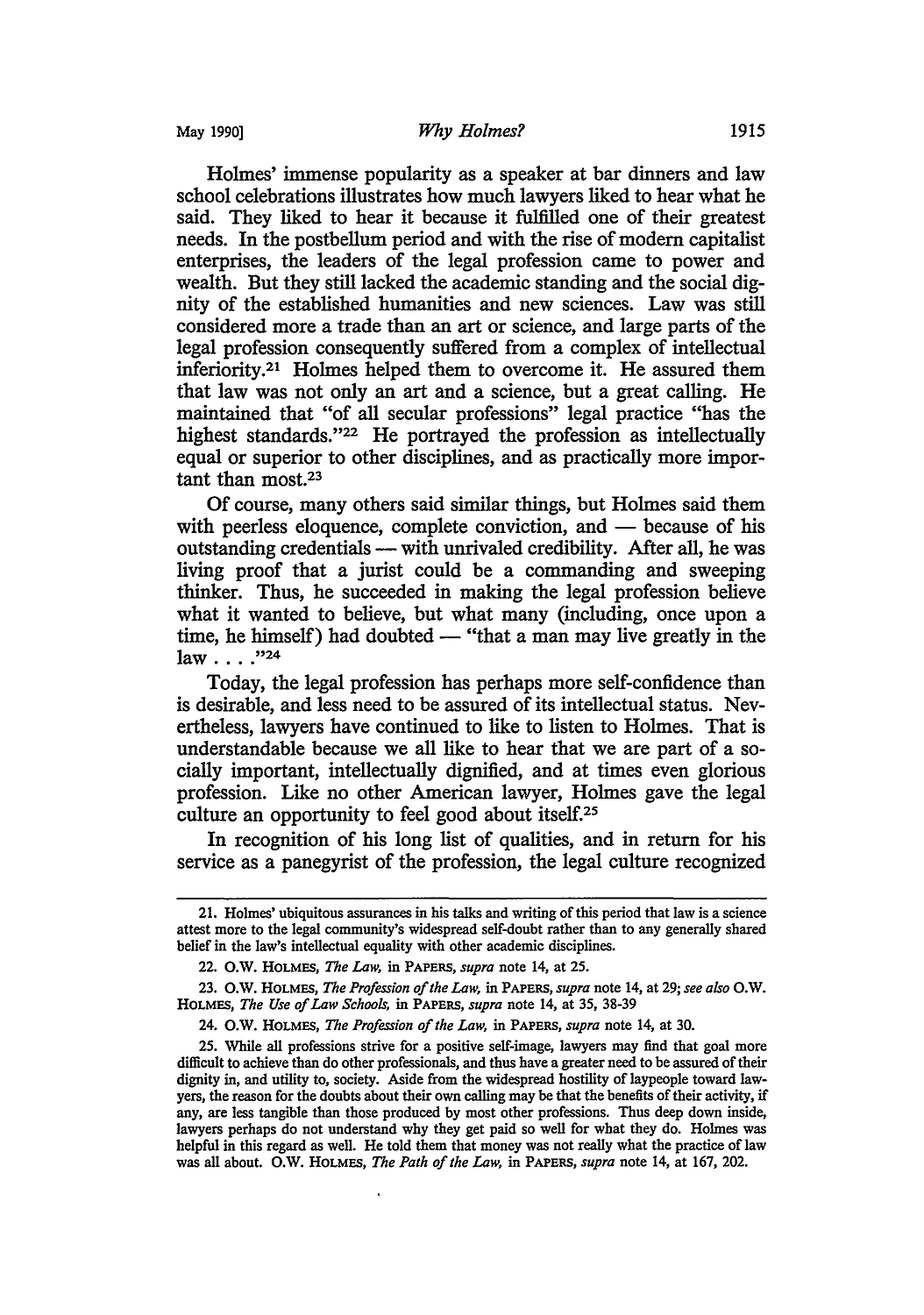Holmes as its leading representative. This was not only an act of homage and gratitude, it was also an appropriate, though hardly conscious, tactical move. A better qualified candidate, or a more vociferous spokesperson for the law, is hard to find.

To say that Holmes' status as the leading symbol of the legal culture depended in large part upon his personal attributes and his glorification of his own calling is not to deny the importance of his substantive contributions to the law. They may in and of themselves warrant considering Holmes the greatest American jurist of all times; that is a decision for scholars of legal history, jurisprudence, common, and constitutional law. But his fame in the legal profession at large, and among the broader public, hardly rests on the substance of his scholarship and opinions. They are as little understood by most who extol Holmes as is the relativity theory by most of those who consider Einstein the ultimate scientist.

#### III. AN IDOL OF THE PUBLIC

Holmes' heroism extended well beyond the American legal profession. In his later years, and particularly after his death, he became well known and highly venerated among the general public. Holmes is perhaps the only lawyer as such who has become a symbol of American culture.

In part, Holmes' fame resulted from his leading role within the legal profession itself; given the traditional importance of law in American society, it is no wonder that the law's ultimate personal symbol should also find himself in the public limelight. And yet, to the general public, Holmes was not only the supreme lawyer and judge, but also simply a great man because he was, particularly as a Supreme Court Justice, charismatic. To understand Holmes' role as an idol of the public, one must first understand the public's fascination with him. Much of it was due to qualities already mentioned: his background and war record, his eloquence and epigrammatic style, his personal appearance, and his long life. But that is hardly all. Beyond these traits, there was something special about Holmes.

Holmes was fascinating because he embodied two diametrically opposed elements of human life  $-$  faith and doubt  $-$  and because in embracing both he showed a fundamental fearlessness that gave him enviable force and serenity. Faith and doubt were perhaps the two most important themes in his life. The role of doubt for Holmes is obvious throughout his speeches and writings. He carefully cultivated the image of a skeptic, and when he wrote that "[t]o have doubted one's own first principles is the mark of a civilized man,"26 he implicitly offered himself as the prime example. Personally, he was skeptical

<sup>26.</sup> O.W. HOLMES, *Ideals and Doubts,* in PAPERS, *supra* note 14, at 303, 307.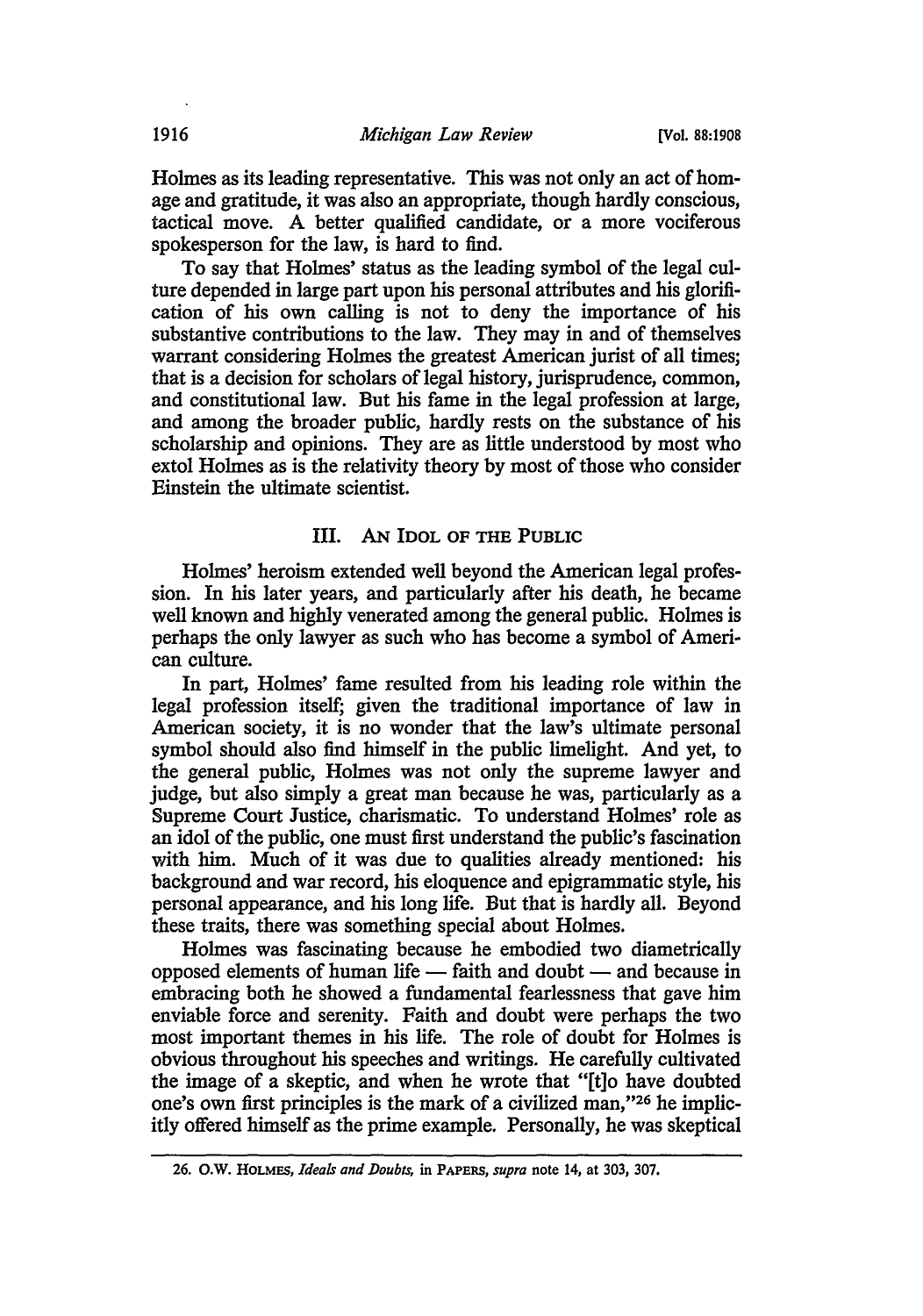of philosophical *a prioris* and moral dogmas;27 as a scholar and judge, he distrusted and resolutely challenged the general concepts and abstract propositions to which many of his colleagues blindly subscribed.28

The importance of faith for Holmes is less obvious. But his beliefs were at least as strong as his doubts, though he propagated them less forcefully. Personally, he was a great believer in many virtues, such as ambition, courage, and endurance, and in the human need for ideals.<sup>29</sup> As a scholar and judge, he expressed his many convictions in bold terms. The most famous passages of *The Common Law* radiate their author's confidence in their truth. 30 And in his judicial opinions, there is a multitude of propositions, many far from self-evident, as to which Holmes confessed to have "no doubt."31

Both his doubt and his faith had been shaped on the battlefield. Holmes himself was explicit in attributing his skepticism to Civil War experience.<sup>32</sup> Fighting for his own beliefs, he had been forced to admit "that others, poor souls, [were] equally dogmatic about something else" and that they "will fight and die to make a different world, with equal sincerity or belief."<sup>33</sup> But much of his faith also had its roots in his soldier years. He saw the virtues at work, in himself and in others, that he admired throughout his life  $-$  valor, determination, quest for honor — and he understood that life is poor without ideals and passion (pp. 176-77). Holmes also realized vividly on the battlefield that the stronger will have their way regardless of any moral principles.

Holmes' doubt and faith were each attractive, albeit for different

30. o.w. HOLMES, THE COMMON LAW 5, 8, 31-33, 36-40, 63-67, 76-78, 128-29 (M. Howe ed. 1963).

32. 0.W. HOLMES, *Memorial Day,* in THE MIND AND FAITH OF JUSTICE HOLMES, *supra*  note 29, at 9. Again, Novick quotes the relevant parts of Holmes' speech (p. 176) but does not give the reader any indication of its significance.

<sup>27.</sup> o.w. HOLMES, *Ideals and Doubts,* in PAPERS, *supra* note 14, at 304-05; o.w. HOLMES, *Natural Law,* in PAPERS, *supra* note 14, at 310.

<sup>28.</sup> For example, Holmes' insight that "[g]eneral propositions do not decide concrete cases," Lochner v. New York, 198 U.S. 45, 76 (1904) (Holmes, J., dissenting), has become commonplace.

<sup>29.</sup> o.w. HOLMES, *The Class of '61,* in SPEECHES, *supra* note 17, at 95, 97; o.w. HOLMES, *Memorial Day,* in THE MIND AND FAITH OF JUSTICE HOLMES 9 (M. Lerner rev. ed. 1989); 0.W. HOLMES, *The Soldier's Faith,* in *id.* at 18.

<sup>31.</sup> He did "not doubt for a moment" that "the questions oflaw ... in the cases of *Schenck, Frohwerk* and *Debs*, were rightly decided," and that the power of the state to punish "is greater in time of peace ...." Abrams v. United States, 250 U.S. 616, 627-28 (1919) (Holmes, J., dissenting) (citations omitted). He had "[n]o doubt" that "the great body of private relations usually fall within the control of the State," Missouri v. Holland, 252 U.S. 416, 434 (1920), that the Sunday laws "would be sustained by a bench of judges, even if every one of them thought it superstitious to make any day holy," Otis v. Parker, 187 U.S. 606, 609 (1903), and even that "in the great majority of instances ... justice will be done," Blinn v. Nelson, 222 U.S. 1, 7 (1911). A survey of his opinions shows that Holmes mentions doubt mostly in order to deny it.

<sup>33.</sup> O.W. HOLMES, *Natural Law,* in PAPERS, *supra* note 14, at 311-12.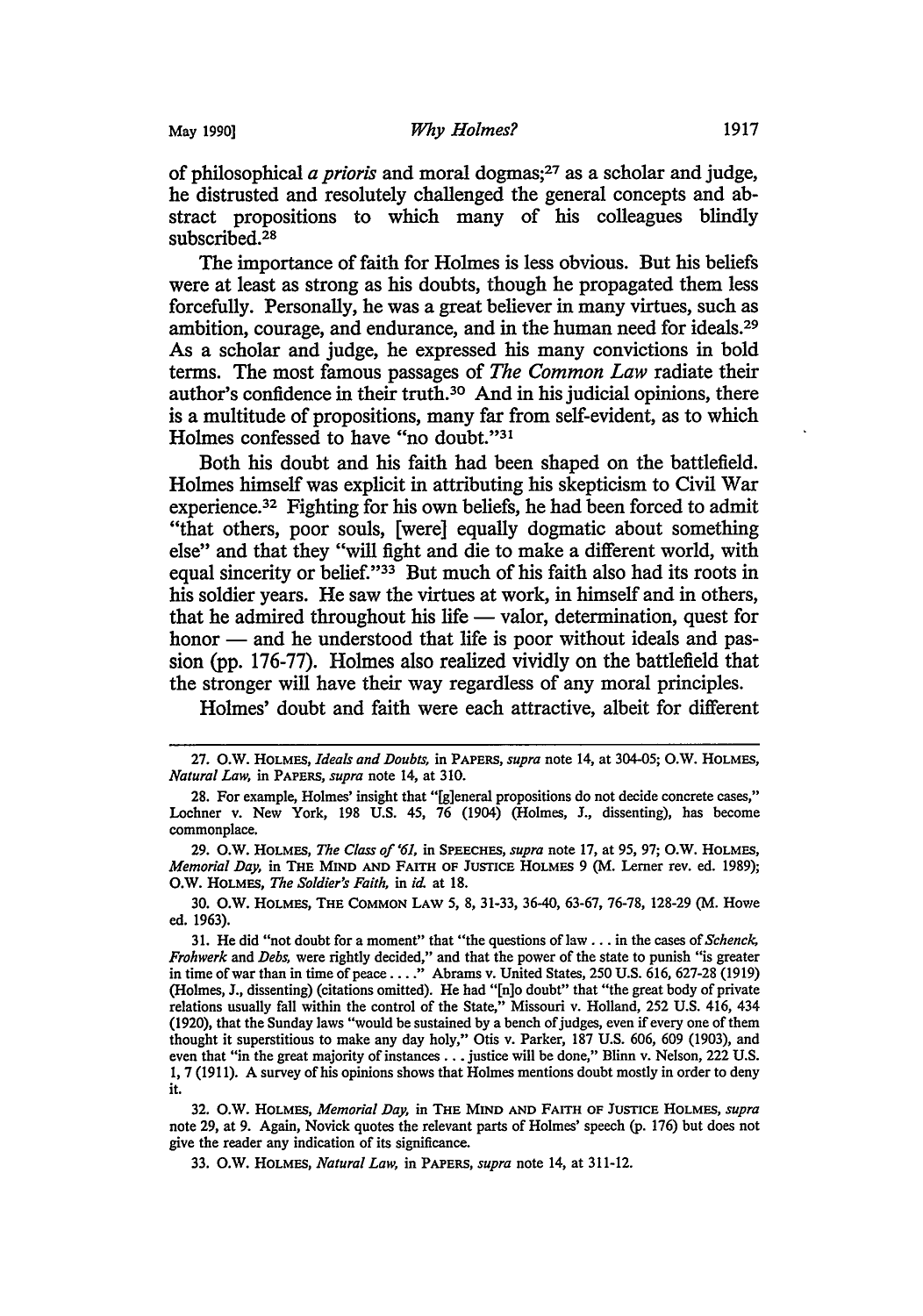reasons. His skepticism made him an engaging man and a model judge. Holmes appealed to many people because he openly expressed what they dimly felt, namely that "[e]very year if not every day we have to wager our salvation upon some prophecy based upon imperfect knowledge."34 He helped them to accept that inescapable experience because instead of deploring it he presented it as something that Americans have traditionally cherished  $-$  as a challenge requiring strength and courage. Moreover, with the rise of science during his lifetime, a critical, inquisitive attitude was increasingly considered desirable by American intellectuals. In his position as a judge, Holmes' skepticism was attractive because it led to a "blinding clarity and intellectual honesty with which he approached the judicial process."35 And, more importantly, it generated the tolerance which Jerome Frank praised as "the mark of high maturity."36 His most famous dissents rest on this openmindedness — toward social experiments in Lochner v. New York,<sup>37</sup> or toward the political beliefs of others in *Abrams v. United States.* 38 In the American culture, tolerance, Holmes' most celebrated quality, is not only a judicial virtue, but also a civic ideal.

But Holmes was also attractive because he held strong beliefs. In an American judge as well as in a citizen, skepticism must not lead to nihilism, and tolerance must not engender stupor. Holmes avoided both. He was a professed idealist, not scorning the comforts of modern life, but asking for goals beyond it. He preached the ideals of the white males who shaped public opinion (most of whom had the good fortune never to have to live up to these ideals)  $-$  "the divine folly of honor ... the senseless passion for knowledge,"<sup>39</sup> heroic achievement, and stoic endurance of the loneliness that it requires.40 He talked of life as battle, and of danger and death as "a price well paid for the breeding of a race fit for leadership and command."41 It is no wonder that these sentiments made him popular among his many compatriots who believed in America's manifest destiny as leader of the world.<sup>42</sup> Here, finally, was a lawyer who said the right things. And here, too,

37. 198 U.S. 45, 74 (1905) (Holmes, J., dissenting).

38. 250 U.S. 616, 624 (1919) (Holmes, J., dissenting).

39. o.w. HOLMES, *The Soldier's Faith,* in THE MIND AND FAITH OF JUSTICE HOLMES, *supra* note 29, at 20.

<sup>34.</sup> Abrams v. United States, 250 U.S. at 630.

<sup>35.</sup> Atiyah, *The Legacy of Holmes Through English Eyes,* in HOLMES AND THE COMMON LAW 68 (1983); *see also* Hurst, *Who is the "Great" Appellate Judge?,* 24 IND. L.J. 394, 398 (1949).

<sup>36.</sup> J. FRANK, LAW AND THE MODERN MIND 274 (Anchor Books ed. 1963).

<sup>40.</sup> O.W. HOLMES, *The Profession of the Law,* in PAPERS, *supra* note 14, at 31-32.

<sup>41.</sup> o.w. HOLMES, *The Soldier's Faith,* in THE MIND AND FAITH OF JUSTICE HOLMES, *supra* note 29, at 23.

<sup>42.</sup> Holmes' definition of truth as "the majority vote of that nation that could lick all others," O.W. HOLMES, *Natura/Law,* in PAPERS, *supra* note 14, at 310, sounded very appealing indeed to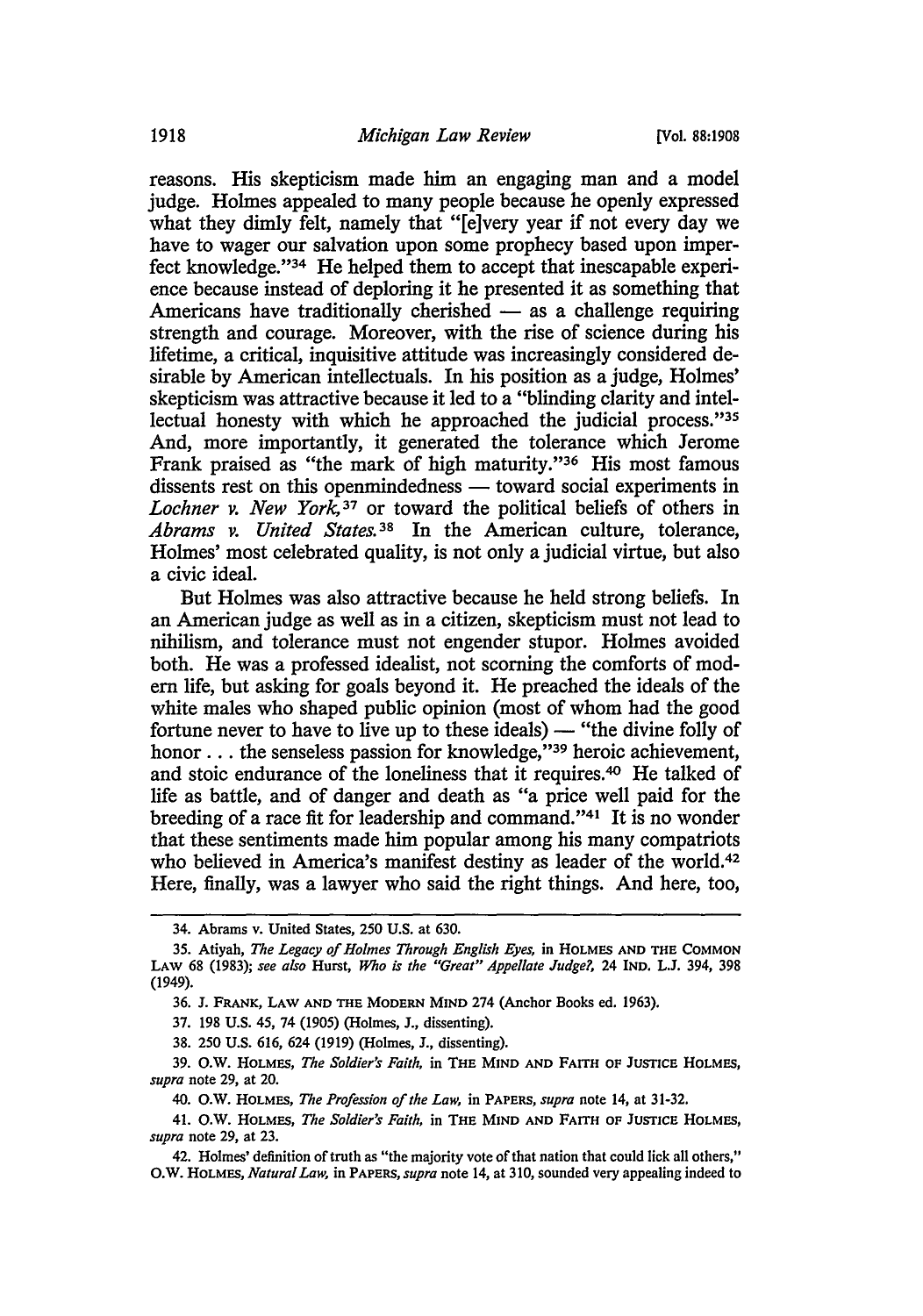was a judge who, despite his tolerance, could put his convictions into action swiftly and decisively and without too much ado about legal complexities.

Most captivating, however, was that Holmes could live with both his doubt and his faith at the same time, and in peace. As a matter of personal philosophy, he was convinced that these qualities must, and ought to, coexist. He realized that "[w]e have been cock-sure of many things that were not so"43 and was ready to leave "absolute truth for those who are better equipped" than he, but he also insisted "that without such absolute ideals we have nothing to do but to sit still and let time run over us. "44 Instead, Holmes urged, we must still pursue our ideals, unattainable as they may be. On the bench, Holmes artfully combined his skepticism and belief to form his judicial philosophy. He distrusted his brethren's and his own ability to decide what is good for society, and was for this very reason convinced that the majority of the people must be allowed to make such choices.<sup>45</sup> For this reason, although he had his doubts about the wisdom of a minimumwage statute, he was "absolutely free from doubt" as to the power of Congress to enact it.46

Like his faith and doubt, Holmes' readiness to accept their coexistence was forged in combat. There he had recognized that "when differences are sufficiently far reaching, we try to kill the other man rather than let him have his way," but he also came to accept this inclination as "perfectly consistent with admitting that, so far as appears, his grounds are just as good as ours."47 From his war experience, Holmes learned what was perhaps his greatest lesson: there is no absolute truth (only a majority view), but we still cannot live without faith in our convictions. We must always be ready to doubt, but we must never give up our ideals, and we must fight for the latter despite the former.

Of course, Holmes' critical and yet idealistic attitude was appealing because it united the attractive aspects of both skepticism and belief in one person so that Holmes was liked by many people for many reasons. But the whole was more than the sum of its parts. To live, as Holmes did, at peace with the coexistence of faith and doubt has a

those who believed that that nation was theirs, although Holmes simply meant to say that there is no absolute truth in the abstract.

<sup>43.</sup> O.W. HOLMES, *Natural Law,* in PAPERS, *supra* note 14, at 311.

<sup>44.</sup> O.W. HOLMES, *Ideals and Doubts,* in PAPERS, *supra* note 14, at 305; *see also* O.W. HOLMES, *Natural Law,* in PAPERS, *supra* note 14, at 315-16.

<sup>45.</sup> Albeit only within widely drawn limits of reasonableness and within the fundamental principles of the common law tradition. *See* Lochner v. New York, 198 U.S. 45, 76 (1905) (Holmes, J., dissenting).

<sup>46.</sup> Adkins v. Children's Hosp., 261 U.S. 525, 567 (1923) (Holmes, J., dissenting).

<sup>47.</sup> O.W. HOLMES, *Natural Law,* in PAPERS, *supra* note 14, at 312.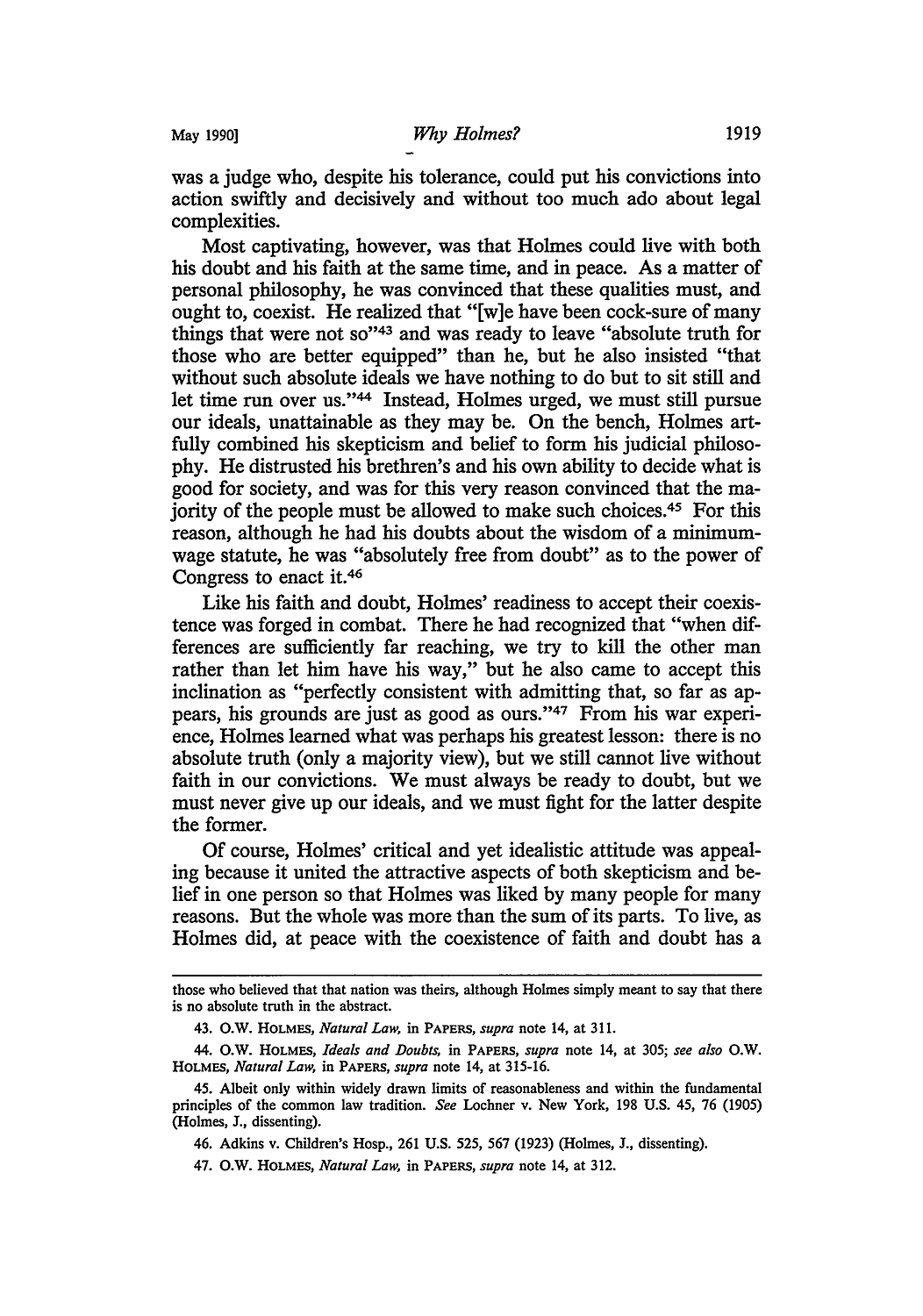fascination of its own because it attests to a fearlessness toward life and its inevitable paradoxes.

Holmes showed this fearlessness in his willingness to admit uncertainty while standing by his beliefs. He calmly faced the limits of human knowledge and the impossibility of moral certitude, but simultaneously strove to do his best and pursue his ideals. In some cases, this fearlessness made him a great judge because he was frank about his own convictions and yet let others live by their own. His demand for freedom of thought, not only "for those who agree with us but freedom for the thought that we hate,"48 was deeply touching because he strongly believed in the necessity of war but was tolerant of pacifism.

Fearlessness toward life is sometimes innate, but it is more often, as in Holmes' case, the mark of those who have faced mortal danger, realized that they can remain calm and composed in the face of annihilation, and survived. Holmes was such a survivor (pp. 48-51). "[T]he incommunicable experience of war"49 taught him that he was strong enough to do his duty even in the face of death. He had been "touched with fire" and he realized that the experience was a "good fortune." 50

A life without fear of death and despair is fascinating because it is marked by a peculiar quality which Ernst Jiinger, borrowing from the French, called "desinvolture."51 Perhaps the closest English term is "ease," but it must be taken in a dual sense - as the opposite of difficulty and as the opposite of pain.

In the first sense, a fearless life is marked by ease because it is (relatively) "easy." The survivor has already passed the worst test, and he knows that by comparison the remainder of life, tough as it may be, is clearly manageable. Holmes had this confidence. He wanted to master the law and found the task very hard, but he felt that he could succeed because he had already succeeded at the harder task of doing his duty under fire. The law, however important and difficult, was always less awesome than war — "when once the ghosts of the dead fifers of thirty years since begin to play in my head, the laws are silent."<sup>52</sup>

In the second sense, a fearless life is marked by "ease" because it is characterized by serenity. To the survivor, having been through the

<sup>48.</sup> United States v. Schwimmer, 279 U.S. 644, 655 (1929) (Holmes, J., dissenting).

<sup>49.</sup> o.w. HOLMES, *The Soldier's Faith,* in THE MIND AND FAITH OF JUSTICE HOLMES, *supra* note 29, at 24.

<sup>50.</sup> o.w. HOLMES, *Memorial Day,* in THE MIND AND FAITH OF JUSTICE HOLMES, *supra*  note 29, at 16.

<sup>51.</sup> Jiinger, *Zur Disinvolture,* in 9 SXMTLICHE WERKE: DAS ABENTEUERLICHE HERZ 260 (1979).

<sup>52.</sup> O.W. HOLMES, *Leaming and Science,* in PAPERS, *supra* note 14, at 138.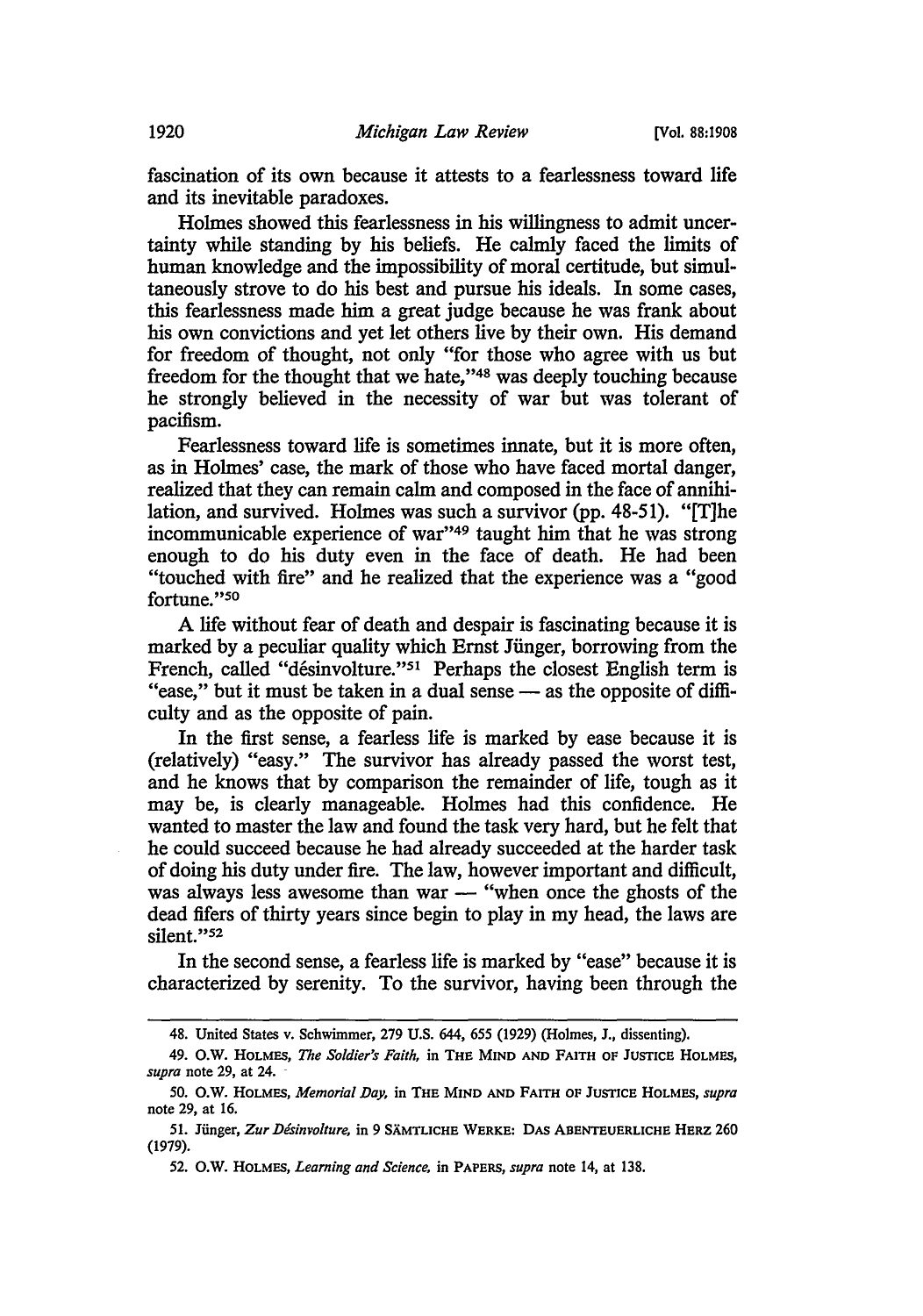worst already, there remains little of which to be deeply afraid. Having escaped the war alive, Holmes was fundamentally at peace with himself and the world, "a man who was content enough with life...."<sup>53</sup> The only remaining major worry was whether he would become, and be recognized as, a great legal thinker.<sup>54</sup> Thus, he was concerned about his health not so much for fear of death as such, but because he dreaded dying before he could accomplish his work and receive credit for it (p. 182). When he had succeeded and was recognized in later years, this worry also ended, and he lived, and faced death, serenely (pp. 342, 364-65, 368, 374-76).

"Desinvolture" contains both these senses of "ease." It is the combination of power and peace that results from fearlessness. *ss* It is charismatic because it is infinitely enviable, since it can yield a life of gain without pain. Particularly as a Supreme Court Justice, Holmes had "désinvolture." His judging was light yet powerful, and his opinions reflect an awesome self-confidence. Where his colleagues struggled long and hard, he decided swiftly and easily. And where others got lost in the mire of doctrinal detail, he hammered out the underlying problem in a few strokes of the pen and offered a courageous solution. Holmes was idolized by many people because they felt that by living and working with such ease and success Holmes embodied happiness.

With his fearlessness, serenity, and success, Holmes was, so to speak, the opposite of a tragic person. We identify and sympathize with Hamlet and Faust who, plagued by conflict, brood on the unanswerable questions of life, but deep down inside we envy Alexander who, with "désinvolture," simply cut the Gordian knot.

#### IV. A MIRROR OF VALUES

Heroes and idols reflect, as well as shape, the values of the culture which chooses them and of the public which admires them. By studying their lives and personal profiles, we can learn something about the group which they represent, the culture that elevated them, and if we are part of that group, as lawyers are in the case of Holmes, we can learn something about ourselves.

Holmes' credentials made him the leading hero of the legal culture because they exemplified the traditional virtues of the ideal American judge — respectable family background, good education, intrepidity,

<sup>53.</sup> Lerner, *Preface* to o.w. HOLMES, THE MIND AND FAITH OF JUSTICE HOLMES, *supra*  note 29, at xlvi.

<sup>54.</sup> Holmes was relentlessly ambitious and always wanted to "beat the whole crowd." Letter from Oliver Wendell Holmes, Jr., to Clara Sherwood Stevens (Nov. 18, 1906), *quoted in* THE SHAPING YEARS, *supra* note 5, at 283.

<sup>55.</sup> Jiinger describes it as "the irresistible grace of authority" ("die unwiderstehliche Anmut der Macht") and as "a special form of serenity" ("besondere Form der Heiterkeit"). Jiinger, *supra* note 51, at 261.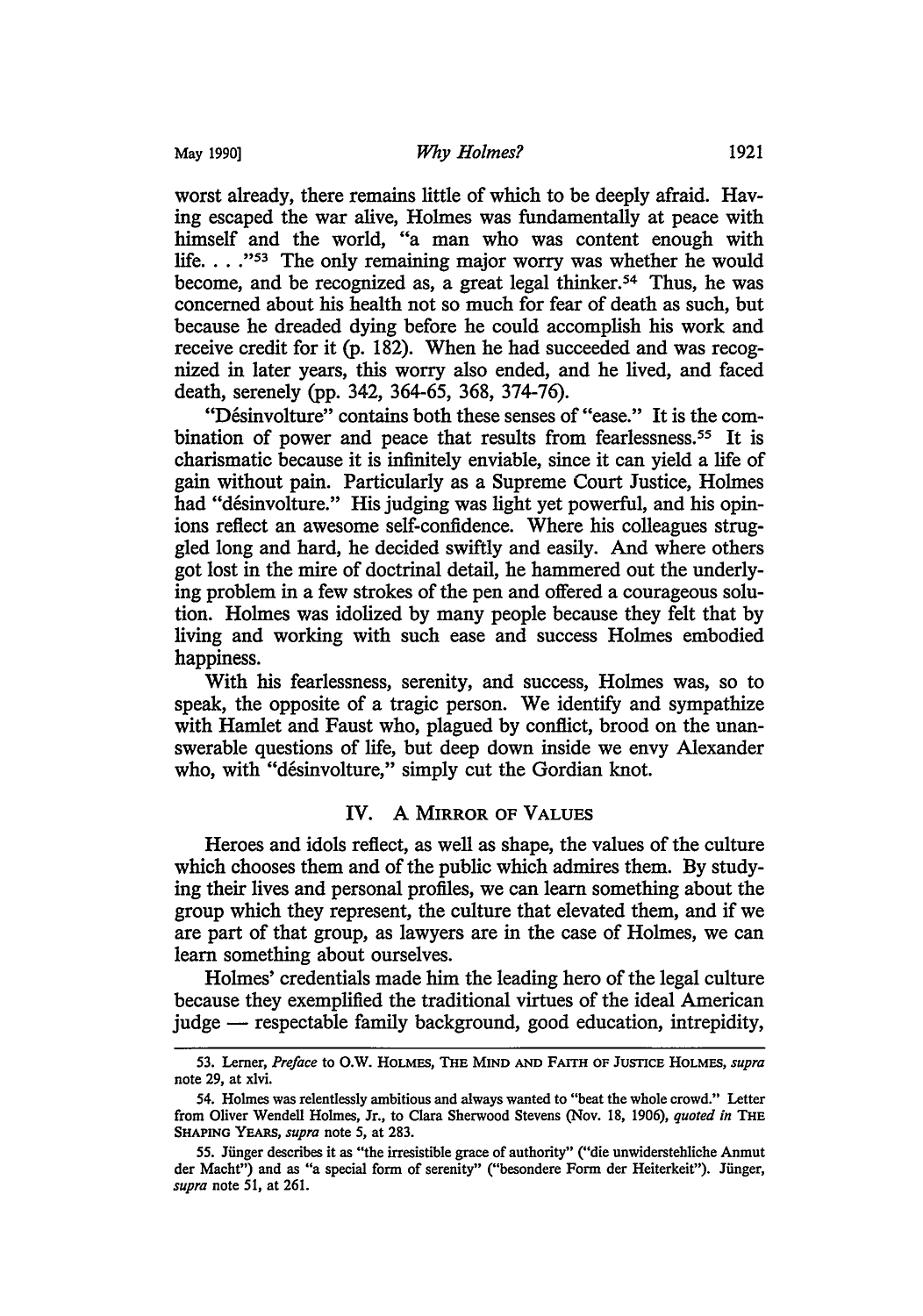broad and rich legal experience, a sense for the great ideas of one's time, eloquence and poignancy, integrity of character, handsomeness and charm, and the wisdom of a long, successful life. These values were certainly crucial in Holmes' era, and they have, by and large, continued to dominate America's legal culture.<sup>56</sup> Because Holmes had them all, he was the ultimate American judge.

Similarly, Holmes became a public idol because he mirrored many of the preferences of a wider American audience. Many of his virtues as a lawyer also counted as virtues as a citizen and person. Beyond those, Holmes was admired for his frankness about doubt, for the tolerance it engendered, and for his concomitant adherence to traditional American ideals. His ability to accept both faith and doubt attested to a fascinating fearlessness that gave him an aura of enviable personal power and peace.

But the long list of qualities that made Holmes the hero of the legal culture and an idol of the public is interesting not only for what it contains, but also for what it omits. As a lawyer, Holmes felt about himself, and often acted, as if he were still on the battlefield. As a result, he showed a soldier's virtues but lacked many traits that battle failed to foster. As a soldier, he had learned that battles were decided by strength, not by the merit of the combatants' causes or moral ideals. Trust in the notion of justice as the grand goal of the legal process was therefore not Holmes' mark. Whatever that notion may mean to an individual, to Holmes it meant virtually nothing. Moreover, battle is, almost by definition, the opposite of the search for a middle course. Holmes was convinced that conflict must be fought out to the point of victory or defeat, *le.,* until there is a clear loser and a winner who takes all. Belief in compromise is conspicuously absent among Holmes' qualities.

Compassion and sensitivity are also missing from Holmes' personality. The war dulled to the point of nonexistence whatever more delicate feelings for his fellow humans he may once have had (pp. 73, 141). It fostered indifference toward human suffering, for in the bloodbaths of its battles compassion would have driven a man to madness. After the war, Holmes never regained a more sympathetic attitude. His harshness is notorious and sometimes shocking.<sup>57</sup> It also extended to society as a whole for whose well-being Holmes showed

<sup>56.</sup> Family background is certainly less important today than it was in Holmes' times. Other legal cultures, even Western ones, subscribe to only some of these values. On the European continent, for example, a sense for the great ideas of one's time, eloquence, intrepidity, or breadth of legal experience would not be considered to be highly important qualities of a judge, while reliability, restraint, and technical expertise in law count for a lot.

<sup>57.</sup> He felt "no pangs of conscience" over conscripts being marched to death or enemies being killed, O.W. HOLMES, *Ideals and Doubts,* in PAPERS, *supra* note 14, at 304, and his infamous opinion in Buck v. Bell, 274 U.S. 200 (1927), speaks for itself: "Three generations of imbeciles are enough." 274 U.S. at 207.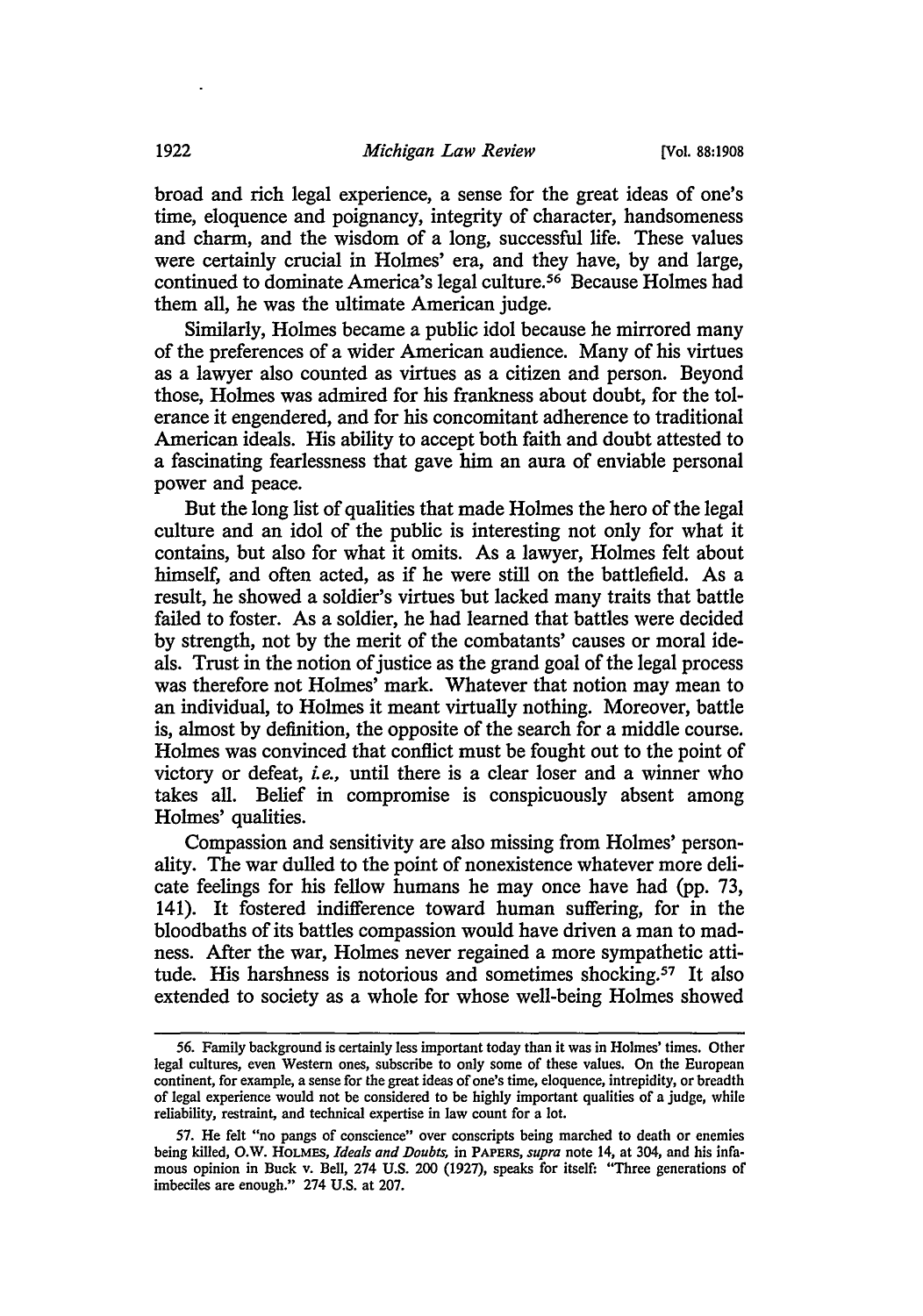no deep concern. Surrounded by social struggle and amid the forebodings of the great catastrophes of the twentieth century, he felt a Spenglerian pessimism about the fate of his own civilization and calmly accepted the prospect of its decline (pp. 306, 309).

In the end, a complete picture of Holmes shows a man who was unable to care much about anything but himself.<sup>58</sup> He was a veteran whose physical wounds had healed, but whose soul the war had crippled forever. Indeed, his deeply ingrained indifference to the fate of others underlay even those qualities that most distinguished him, his fearlessness, force, and serenity.

His fearlessness, true and admirable as it was, was not the result of any pitched battle between fear and courage, but of a lack of fear in the first place. He did not fear anything but his own failure because he did not care for anything but his own success. He professed faith in great ideals, but his faith was, as he himself said, blind.59 Nor did the force of his landmark Supreme Court opinions result from hard struggle with conflicting arguments in the great issues before him. Instead, it rested in large part on his pervasive indifference. Since Holmes had no sympathy with the parties and did not care personally about the result, 60 he could reach his decision unhindered by personal feelings and with a swiftness and ease that suggested a touch of genius. His serenity attested not to the acceptance of the pain of conflict, but to the painlessness of utter detachment. This is evident in his private life as well, where he noted the deaths of his family and friends without signs of deep grief.<sup>61</sup>

It sheds an interesting light on the American legal culture and on American society at large that they have chosen a retired warrior as

<sup>58.</sup> Holmes was decidedly egocentric and everything but modest. To be sure, he avoided embarrassing directness when he praised himself. But whenever he celebrated the men of the Twentieth Massachusetts Regiment, or the greatness of the law, he made sure that the audience understood that he had contributed to it. *See, e.g.,* O.W. HOLMES, *Brown University Commencement 1897,* in PAPERS, *supra* note 14, at 164-66 (discussing Holmes' contribution to the law); o.w. HOLMES, *The Soldier's Faith,* in THE MIND AND FAITH OF JUSTICE HOLMES, *supra* note 29, at 24-25 (where Holmes speaks mostly of himself and "our regiment").

<sup>59.</sup> Again, his ideals and images came from the war. For Holmes, the ultimate faith was that "which leads a soldier to throw away his life in obedience to a blindly accepted duty, in a cause which he little understands, in a plan of campaign of which he has no notion, under tactics of which does not see the use." O.W. HOLMES, *The Soldier's Faith*, in THE MIND AND FAITH OF JUSTICE HOLMES, *supra* note 29, at 20. Such praise of "blind belief," *id.* at 21, and of "obedience to superior command" leading "to certain and useless death," O.W. HOLMES, *Memorial Day,* in THE MIND AND FAITH OF JUSTICE HOLMES, *supra* note 29, at 14, is hardly the mark of a man who has gotten "rid of the need of a strict father .... " J. FRANK, *supra* note 36, at 276. Holmes' dependency on paternal authority is also amply illustrated by his constant preoccupation with duty. "The rule of joy and the law of duty seem[ed] all one." O.W. HOLMES, *Speech at a Bar Dinner,* in PAPERS, *supra* note 14, at 247.

<sup>60. &</sup>quot;The importance of the things we have to deal with makes me shudder from time to time but I don't lie awake over them." Letter from Oliver Wendell Holmes, Jr. to Nina Gray (May 3, 1903), quoted at p. 259.

<sup>61.</sup> The deaths of his father, his friend William James, and even his wife seemed to leave him virtually unmoved. Pp. 201, 301, 367.